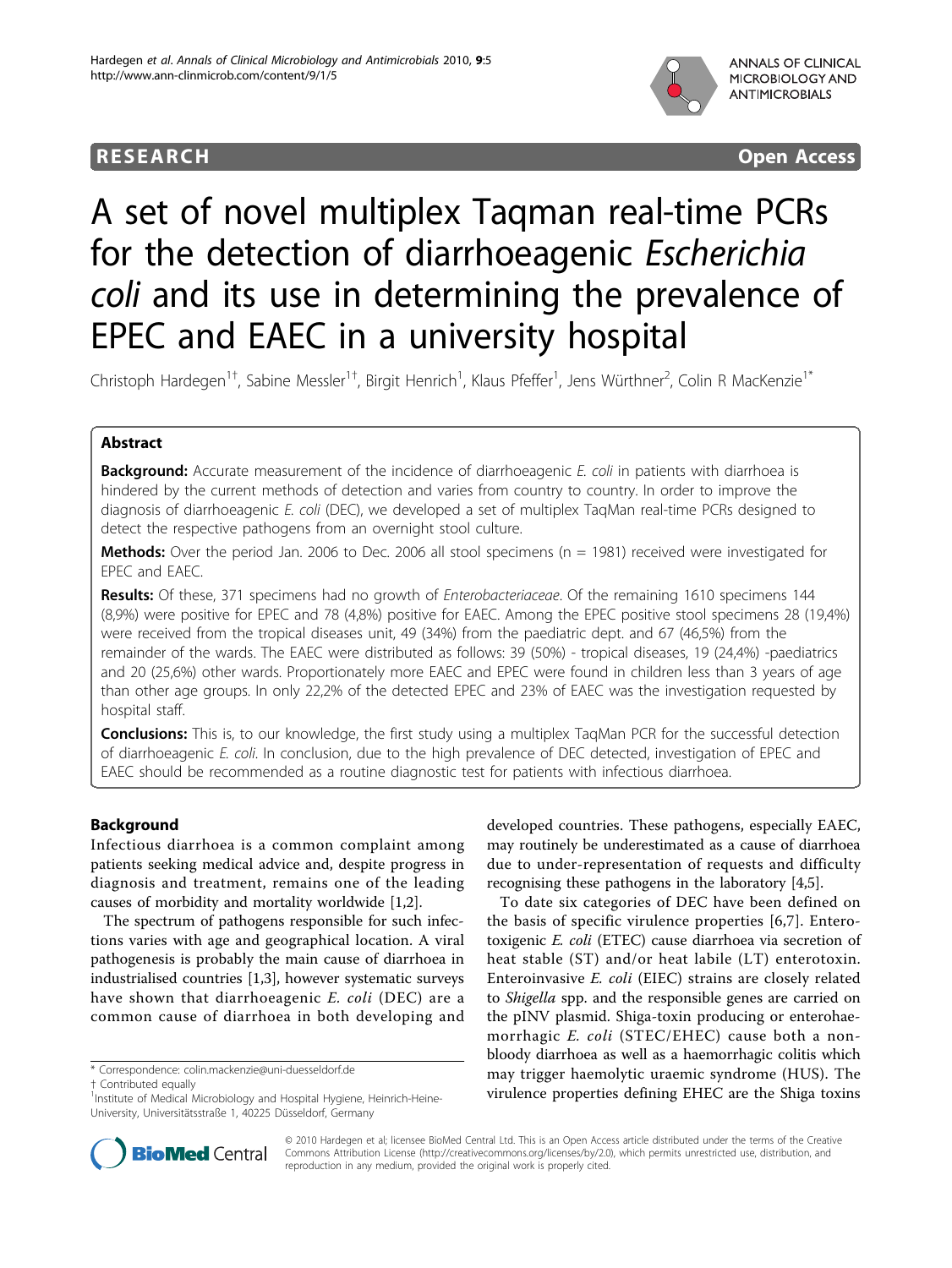1 and 2 (Stx1, Stx2) and, when present, the pathogenicity island LEE ("locus of enterocyte effacement"). Enteropathogenic E. coli (EPEC) show localised adherence to the small intestine and cause a histopathological "attaching and effacing (A/E) lesion" mediated through virulence factors encoded within the LEE. Strains additionally containing the EPEC adherence factor (EAF) plasmid have been termed "typical" EPEC, whereas strains that lack the EAF plasmid are referred to as "atypical" EPEC. Enteroaggregative E. coli (EAEC or EAggEC) was first described in 1987 [\[8\]](#page-5-0) and has been associated with acute diarrhoea in children, HIV positive individuals, and as a cause of travellers' diarrhoea [[9](#page-5-0)]. Moreover it has been linked to persistent diarrhoea and even growth retardation in children [[10](#page-5-0)]. Numerous findings suggest that there is an inflammatory process underlying the infection [[11,12](#page-5-0)]. The PCRtarget used in this report is a sequence on the plasmid pCVD432 on which the genes coding for the fimbrial structure (aggregative adherence fimbria I) and further virulence factors are located [[13](#page-5-0)]. The sixth category is the diffusely adherent  $E.$  coli (DAEC) in which the bacteria, unlike EAEC do not adhere to the host cells in microcolonies but rather diffusely over the cell surface. No PCR has been developed yet to detect DAEC strains.

Since DEC cannot be diagnosed adequately by culture and biochemical criteria alone, identification of these strains is difficult. Many PCR techniques detecting various genes coding for virulence traits of the different categories of DEC have been reported [[14-18](#page-5-0)]. We have developed three new multiplex TaqMan PCR assays, designed to be run in parallel, to detect ETEC, EIEC, EHEC, EPEC and EAEC simultaneously.

In addition to many studies from developing countries recent reports underline the importance of EPEC and EAEC in developed countries [[5](#page-5-0),[19](#page-5-0)-[21\]](#page-5-0). In Germany very limited data are available. Therefore the aim of this study was to evaluate the local importance of EPEC and EAEC in a German University hospital in relation to the requesting clinical department and age group, using the newly developed real-time PCR as a diagnostic tool.

## Methods

## Study population

From January 2006 to December 2006 a total of 1981 faecal samples received for Salmonella, Shigella and Campylobacter spp. culture were included in the screening for EPEC and EAEC. Of these 371 specimens had no growth of Enterobacteriaceae hence 1610 samples were tested for EPEC and EAEC by use of the PCR method described below. Stool samples were obtained from most departments of the University Hospital of Düsseldorf, Germany. The patient age ranged from a few days to 98 years.

## DNA preparation

All faecal samples received were plated on MacConkey Agar and incubated for 18 h at 37°C. A bacterial suspension from all colonies was made by rinsing the entire plate with 2 ml of sterile saline. The bacterial suspension was diluted to MacFarland Standard 1,0 (approx.  $3*10<sup>8</sup>$  CFU/ml) using distilled water. This suspension was heated at 95°C for 15 minutes. 2,5 μl (corresponding to approximately  $7.5^*10^5$  CFU) were applied directly to the multiplex PCR. The remainder of the sample was stored at -20°C.

## TaqMan PCR

Three different multiplex TaqMan PCRs were designed and were all run using the same time and temperature settings on a Biorad iCycler system. A two step amplification profile was used as follows: 95°C for 10 min. followed by 45 cycles of 15 s. at 95°C and 60 s. at 60°C for annealing and elongation. The PCR contained 10 pmol of each primer, 2 pmol of the target probes, 5 pmol of the internal inhibition control probe (all from Eurogentec, Cologne, Germany), 100 copies of inhibition control plasmid, 2,5 μl sample, 12,5 μl of No ROX PCR Mastermix (Qiagen, Hilden, Germany) and was diluted with distilled water to a final volume of 25 μl.

Two target sequences were used for EPEC amplification: a 107 bp sequence of the enteropathogenic E. coli adherence factor (EAF) plasmid [[22\]](#page-5-0) and a 189 bp long fragment of the intimin gene (eae) within the locus of enterocyte effacement based upon an alignment of various published intimin subtype sequences (designed with support of TIB MOLBIOL, Berlin, Germany). The target sequence for EAEC was a 152 bp sequence of the pCVD432 plasmid [[23](#page-5-0)]. The second multiplex PCR was designed to detect ETEC and EIEC. Targets for ETEC were a 107 bp fragment of the ST and a 113 bp sequence of the LT gene. For EIEC a 107 bp sequence of the virulence plasmid essential for invasiveness, pINV was targeted. The third PCR detects EHEC by targeting a 87 bp fragment of the shiga-toxin 1  $(stx1)$  and a 82 bp sequence of the shiga-toxin 2 ( $stx2$ ) gene. All probes were labelled with fluorophores and quenchers as listed in Table [1.](#page-2-0) Isolates of sequenced pathogens served as positive controls while a non pathogenic E. coli strain (ATCC 25922) was used as negative control. Since the sequences of pINV and *stx*1 are also present in shigella, in all specimens positive for either of these an infection due to shigella was excluded by culture.

PCR-based detection methods, especially from faecal samples are prone to inhibition of amplification [\[24](#page-5-0)]. As an internal control (IC) specimens were spiked with synthesised nucleotide sequences using an unrelated probe sequence from the retrotransposon Ninja from Drosophila simulans (AB110070) in the pCR II-TOPO Vector (Invitrogen, Karlsruhe, Germany) flanked by the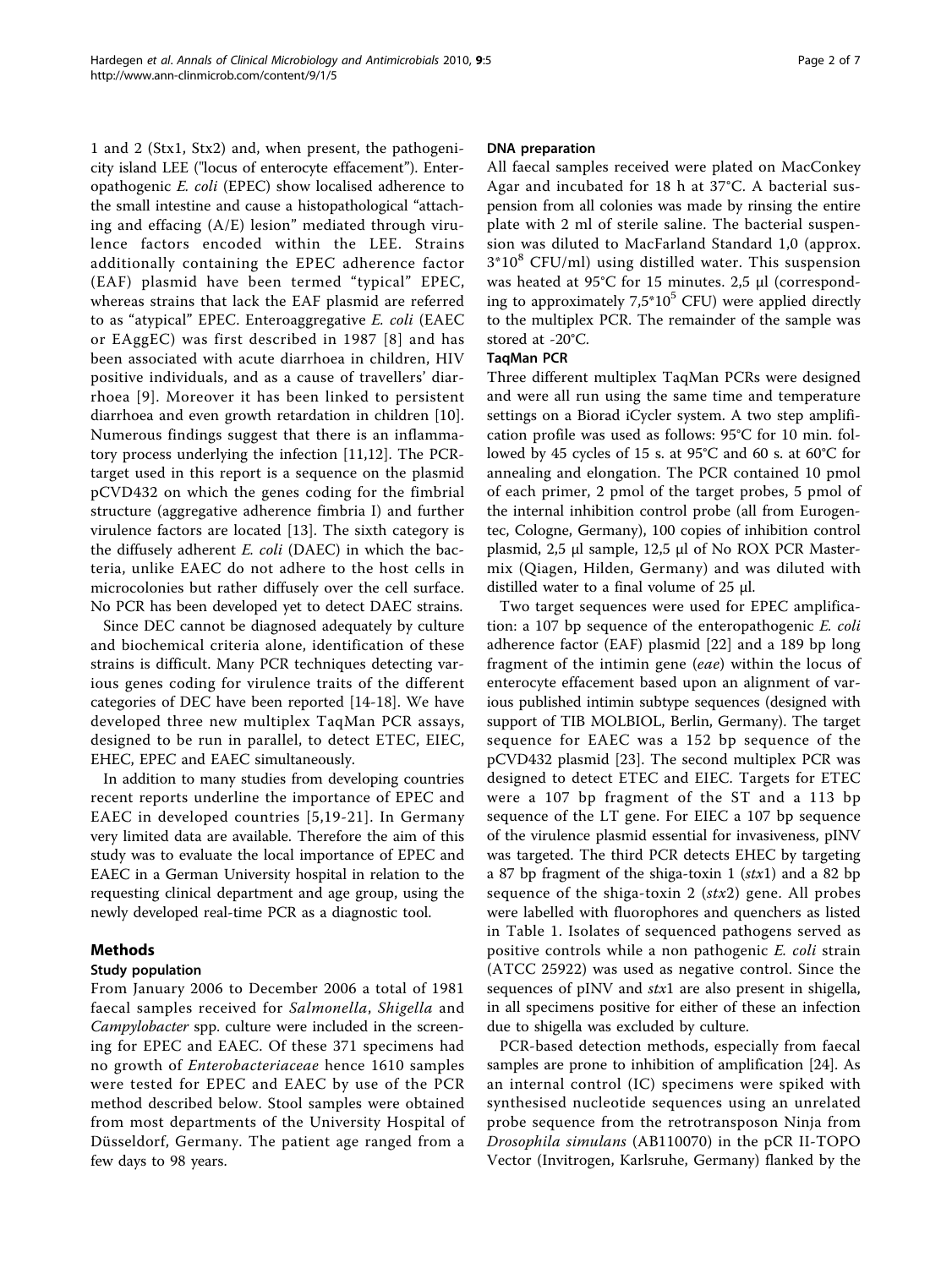<span id="page-2-0"></span>

|  |  |  |  |  |  | Table 1 Primers and probes for multiplex TaqMan PCR |  |  |
|--|--|--|--|--|--|-----------------------------------------------------|--|--|
|--|--|--|--|--|--|-----------------------------------------------------|--|--|

| Target                         |                                                                                                                                                                                | Primer or probe name Oligonucleotide sequence $(5' \rightarrow 3')$                                                                                      | Amplicon size/Accession nr.    |  |
|--------------------------------|--------------------------------------------------------------------------------------------------------------------------------------------------------------------------------|----------------------------------------------------------------------------------------------------------------------------------------------------------|--------------------------------|--|
| Multiplex 1:                   | (EPEC/EAEC)                                                                                                                                                                    |                                                                                                                                                          |                                |  |
| EAF                            | EP-1 for<br>$EP-2$ rev<br>EP-S probe                                                                                                                                           | GTT CTT GGC GAA CAG GCT TGT C<br>TTA AGC CAG CTA CCA TCC ACC C<br>Cy5-AGT ACT GAC GTG CAG GTC GCC TGT TCG-BHQ-3                                          | $107$ bp<br>X76137             |  |
| eae                            | EAE-S for<br>EAE-B1 rev<br>EAE-B2 rev<br>EAE-TM probe                                                                                                                          | ACT GGA CTT CTT ATT RCC GTT CTA TG<br>CTA AGC GGG TAT TGT TAC CAG A<br>CCT AAA CGG GTA TTA TCA CCA GA<br>ROX-AAT CCT GAT CAA TGA AGA CGT TAT AGC CCA-BBQ | 189 bp*<br>Z11541/<br>AB040740 |  |
| pCVD432                        | EA-1 for<br>EA-2 rev<br>EA-S probe                                                                                                                                             | AGG TTT GAT ATT GAT GTC CTT GAG GA<br>TCA GCT AAT AAT GTA TAG AAA TCC GCT GTT<br>FAM-CAT GTT CCT GAG AGT GCA ATC CCA GAC ATT AC-TAMRA                    | 152 bp<br>X81423               |  |
| Multiplex 2:                   | (ETEC/EIEC)                                                                                                                                                                    |                                                                                                                                                          |                                |  |
| ST gene                        | $ST-1$ for<br>$ST-2$ rev<br>ST-S probe                                                                                                                                         | CTG GTT TTG ATT CAA ATG TTC GTG<br>TCC TGA GGG AAA GGT GAA AAA GAC<br>ROX-TTG ATT TCT TCA TAT TAC CTC CGG ACA TGG CA-BHQ-2                               | 107 bp<br>M34916               |  |
| LT gene                        | $LT-1$ for<br>$LT-2$ rev<br>LT-S probe                                                                                                                                         | AGC GGC GCA ACA TTT CAG<br>TTG GTC TCG GTC AGA TAT GTG ATT C<br>FAM-TCG AAG TCC CGG GCA GTC AAC ATA TAG A-TAMRA                                          | $113$ bp<br>S60731             |  |
| ipaH                           | Ei-1 for<br>Ei-2 rev<br>Ei-S probe                                                                                                                                             | GAA CTC AAA TCT TGC ACC ATT CA<br>CGT CCG TCC GAG AAC AAT TAA G<br>Cy5-ATC CCC GAC ACC GTT TGT GAG TTT CAC T-BHQ-3                                       | 107 bp<br>AY206439             |  |
| Multiplex 3:                   | (EHEC)                                                                                                                                                                         |                                                                                                                                                          |                                |  |
| stx1                           | slt1-1 for<br>CTT CCA TCT GCC GGA CAC ATA<br>$slt1-2$ rev<br>ATT AAT ACT GAA TTG TCA TCA TCA TGC AT<br>slt1-S probe<br><b>ROX-AAG GAA ACT CAT CAG ATG CCA TTC TGG CA-BHQ-2</b> |                                                                                                                                                          | 87 bp<br>Z36899                |  |
| stx2                           | $slt2-1$ for<br>slt2-2 rev<br>slt2-S probe                                                                                                                                     | GAC GTG GAC CTC ACT CTG AAC TG<br>TCC CCA CTC TGA CAC CAT CC<br><b>FAM-TAC TCC GGA AGC ACA TTG CTG ATT CGC-TAMRA</b>                                     | 82bp<br>L11079                 |  |
| <b>Internal Control</b>        |                                                                                                                                                                                |                                                                                                                                                          |                                |  |
| Drosophila simulans + IC probe |                                                                                                                                                                                | <b>HEX-ATG CCT CTT CAC ATT GCT CCA CCT TTC CT-BHO1</b>                                                                                                   | AB110070                       |  |

+The bold, italic labelled primers also detect the internal control plasmid in the respective PCR

\*Alignment of various intimin subtype sequences

respective primers used in the PCR [[25](#page-5-0)]. A serial dilution of targeted template in a MacFarland standard 1,0 apathogenic E. coli suspension revealed reliable fluorescence signals to a mean number of 1,5 bacterial genomes per 2,5 μl for all targets. No cross reactivity with various bacteria (Streptococcus, Staphylococcus, Enterococcus, Pseudomonas, Klebsiella, Proteus, Citrobacter, Salmonella, Yersinia, Campylobacter, Aeromonas caviae, Clostridium difficile and Enterobacter spp.) other than the known positivity with Shigella dysenteriae using the EHEC PCR was detected.

#### Results

All stool samples were obtained from the University Hospital of Düsseldorf. Altogether 144 (8,9%) specimens were positive for EPEC and 78 (4,8%) positive for EAEC, including 17 samples that were positive for both pathogens. An example of an amplification plot of a double infection is shown in Fig. [1](#page-3-0). From the samples positive for EPEC only 7 (4,9%) were positive for both eae and EAF (typical EPEC), making atypical EPEC the predominant pathotype. Five samples were positive for EAF only. All eae positive specimens were additionally examined for the presence of stx1 and stx2 and were all negative. In comparison to these results Salmonella spp. was found in 38 (2,4%), Campylobacter spp. in 39 (2,4%) and Shigella spp. in only 1 (0,06%).

The data were divided into three groups depending on the requesting department: the department for tropical diseases, paediatrics and a last group of all the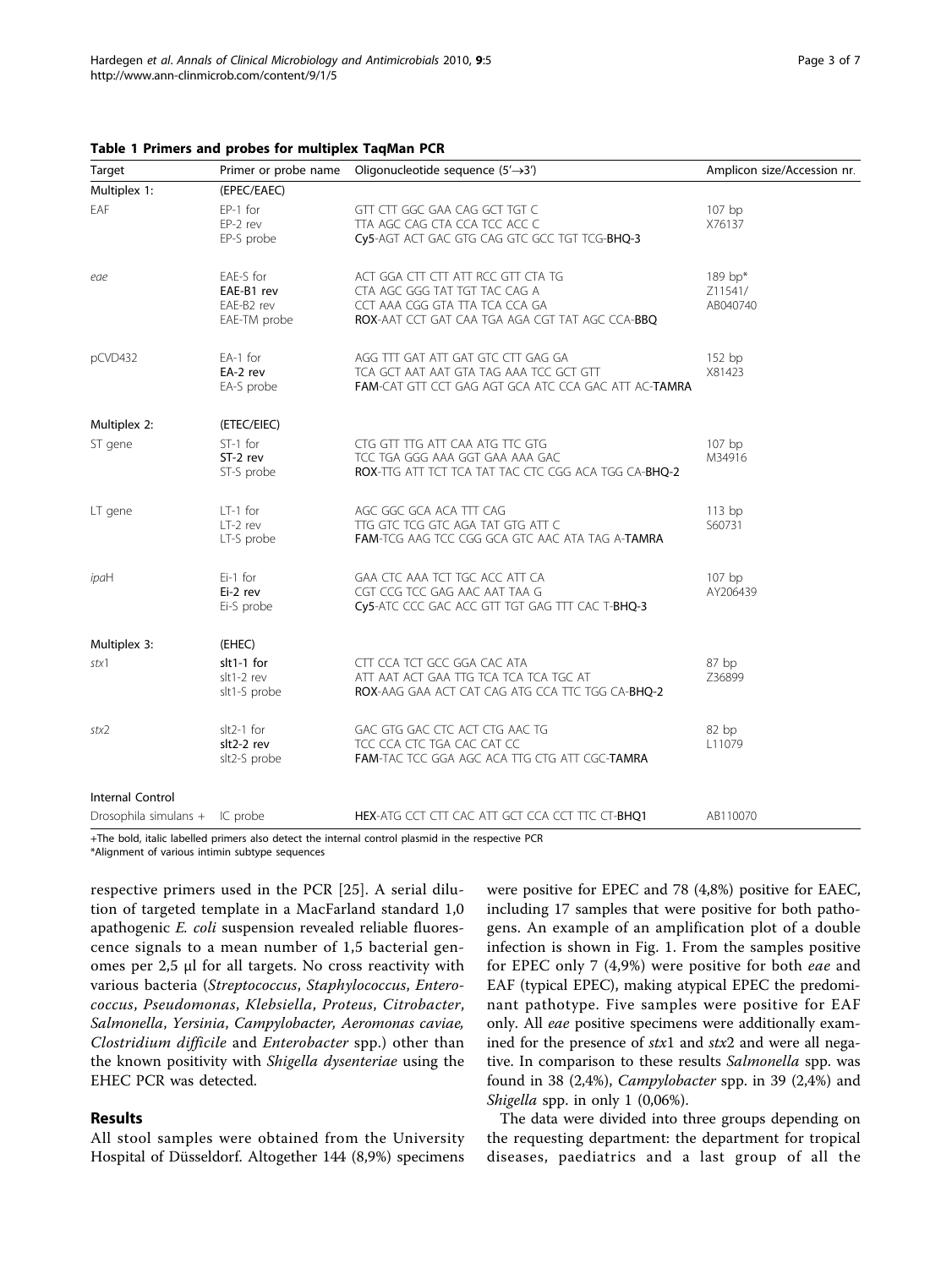<span id="page-3-0"></span>remaining departments. The department for tropical diseases group consisted of 150 samples only but had a relatively high positivity rate with 28 EPEC positive and 39 EAEC positive samples. 18,7% of all specimens tested within this group were positive for EPEC and 26% for EAEC. Most patients seen in this department have a travel history and, with the exception of only 4 patients, all were between 18 and 65 years of age. From the paediatric wards 458 specimens were tested and 49 EPEC positive and 19 EAEC positive samples were detected showing an prevalence of 10,7% for EPEC and 4,1% for EAEC. From the remaining 1002 samples from all other departments 67 (6,7%) were tested positive for EPEC and 20 (2%) positive for EAEC. Table 2 shows the results.

Since most reports on DEC show different incidences depending on age we divided the samples according to age groups as seen in Fig. [2](#page-4-0). A peak prevalence for EPEC was found (16,3%) in the age group between one and two years. In the age groups of patients below one year of age and between two and five years the prevalence varied from 9,1% to 10,2%, which is slightly higher than in the groups between five and 18 years (7,6%) and the group above 65 years of age (4,9%). The prevalence in the group between 18 and 65 years (10,2%) was unexpectedly high, but of the 74 positive samples 26 were sent by the tropical diseases department, indicating a history of travel. With one exception (one positive specimen in the age group below one year), all specimens from the department of tropical diseases were from patients over 18 years of age. For EAEC a clear peak was seen in the age group between two and three years with an prevalence of 14,5%. Below two years of age and between three and five years the prevalence ranged from 1,3% up to 3,3%. None of these samples were from the

Table 2 Number of stool samples tested according to department and positivity rate for EPEC and EAEC

| tested | EPEC $(% )$ | <b>EAEC</b> (%) |
|--------|-------------|-----------------|
| 150    | 28 (18,7)   | 39 (26,0)       |
| 458    | 49 (10.7)   | 19(4.1)         |
| 1002   | 67(6.7)     | 20(2.0)         |
|        |             |                 |

tropical diseases department. In the age groups between five and 18 and 18 and 65 a smaller peak was found with prevalence of 4,6% and 7% respectively. 1,7% of EAEC positive specimens were from patients over 65. The peak in the group between 18 and 65 years was mostly due to samples from the department for tropical diseases (36 out of 51). In the age group five to 18 years, one specimen and in the group over 65 years, two specimens were received from this department.

In our hospital all stool specimens from children aged up to one year are tested for EPEC routinely, however it was noted that requests for DEC are very rarely made for patients above this age. Therefore we looked at the number of DEC cases found by routine investigations in comparison to the total number of cases found by systematic screening of all specimens received. Table 2 shows the findings for EPEC and EAEC. 15 EPEC positive samples from children below one year of age were detected by routine screening and of the positive results for EPEC or EAEC in the group of samples from children between one and five years of age none was detected by routine request. In the age group between 5 and 18 years of age only one (EPEC positive) specimen was actually requested by the paediatric department and 1 (EAEC positive) specimen from the department for tropical diseases. Between 18 and 65 years a relatively large number of positive results was found in screening

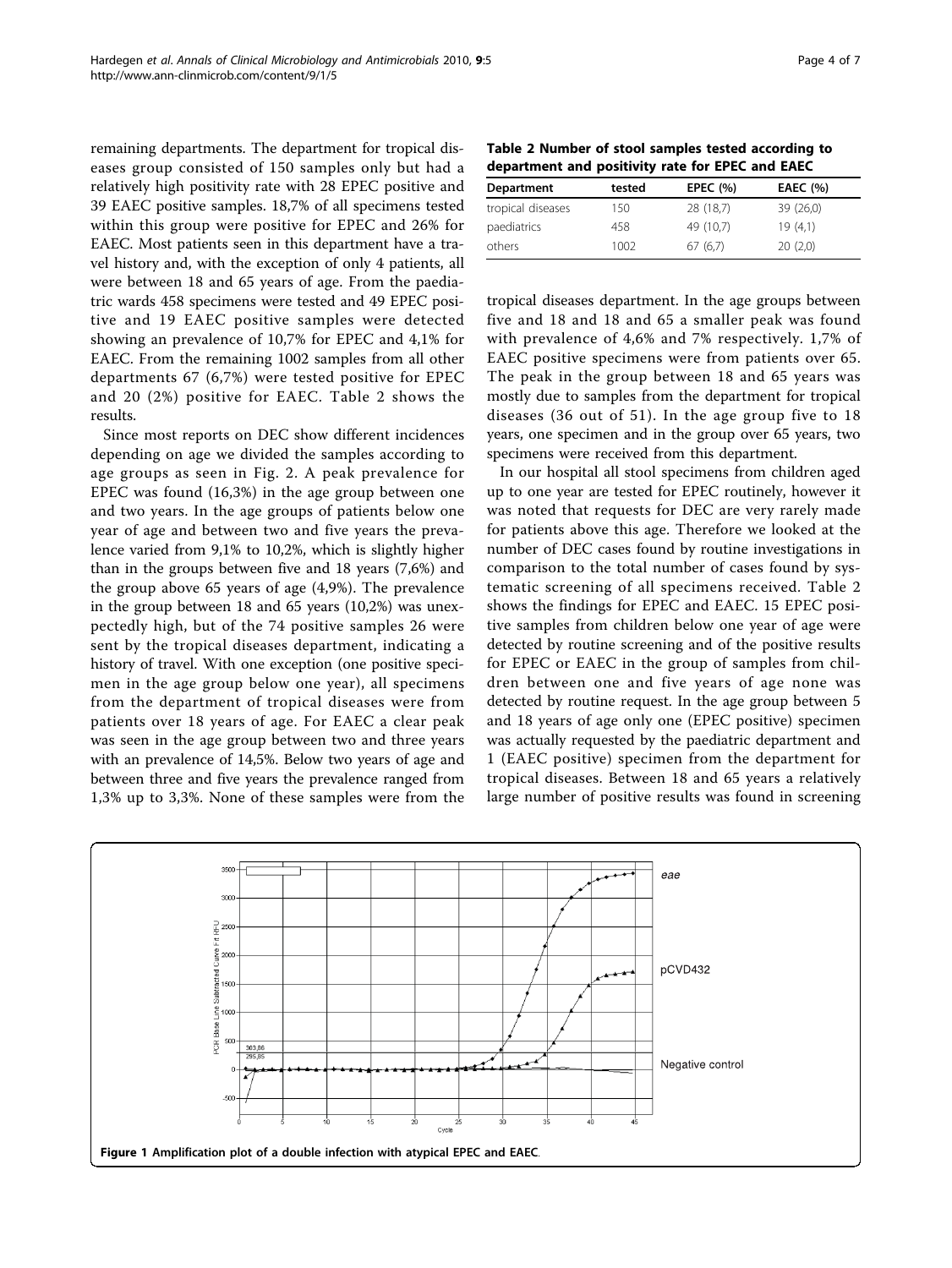<span id="page-4-0"></span>

all received stool specimens, but only 16 (21,6%) EPEC positive and 15 (29,4%) EAEC positive specimens were detected due to a specific request from the respective department. Furthermore, except for three positive EPEC specimens and one positive EAEC specimen, all of the specimens were sent by the department for tropical diseases. In the group above 65 years in only two of the specimens that were positive for EAEC was the investigation routinely requested, again by the department for tropical diseases.

## **Discussion**

Detecting DEC relies greatly on PCR techniques and many reports are available on procedures used to identify all categories of DEC [\[13](#page-5-0)-[18](#page-5-0),[26](#page-6-0)]. Most of these techniques however, are based on standard PCR. We have developed a novel multiplex real-time PCR which, with three reactions run parallel to one another, identifies the 5 major categories of DEC simultaneously. To our knowledge this is the first reported use of a TaqMan PCR, which provides both a convenient diagnostic tool and avoids the risk of cross contamination due to post amplification handling.

By rinsing all the colonies from the agar plate with saline rather than picking representative colonies as has been described in the literature, we were able to increase the sensitivity of the PCR. This method is quick, simple and inexpensive. The real-time PCR was able to detect 1,5 genome equivalents per assay.

As reported by the Robert Koch Institute, Berlin, Germany, of all reportable intestinal infections in 2006 in Germany, DEC, excepting EHEC, was the fifth largest group of pathogens after Norovirus, Rotavirus, Salmonella and Campylobacter spp. In our study reported here, the prevalence of EPEC (8,9%) and EAEC (4,8%) exceeded those for salmonella and campylobacter, each 2,4%. It is possible that the incidence of EPEC and EAEC throughout Germany is far higher than that reported. This discrepancy may very well be due to the low level of routine requests for DEC as we observed in the study period in this hospital. Unfortunately no data can be provided here to compare the incidence of DEC to that of viral pathogens since in this study stool specimens were not systematically tested for viral pathogens. However, in the paediatric population (the age group under 18 years in this study), many specimens were additionally tested for viruses and out of 40 EPEC positive samples additionally tested for viruses, 16 were additionally positive for rotavirus, norovirus or adenovirus. 4 specimens positive for EPEC were additionally positive for Salmonella spp. (1) or Campylobacter spp. (3). This leaves EPEC as the sole identified pathogen in 50% of all cases. EAEC was the only pathogen detected in 45% of the samples in this age group. In nine cases the specimen was positive for rotavirus, norovirus or adenovirus as well, whereas in three samples Campylobacter spp. was found as a co-infection and one specimen was tested positive for Salmonella spp. Even though this study provides no systematic data on viral testing we must assume that viral infections outnumber the cases of diarrhoea due to DEC in children. It is possible that more stool samples were submitted for viral detection only and thus the prevalence for EPEC and EAEC found in this study may still be an underestimation in this age group.

A strong association between EPEC and diarrhoea in children has been reported [[27](#page-6-0)], yet we also found a relatively high prevalence for EPEC in older patients.

A large proportion of EPEC (and EAEC) infections may well be associated with travel, since a high number of positive specimens within the group between 18 and 65 years were obtained from the department for tropical diseases. Concerning the association of atypical EPEC with diarrhoea findings are contradictory [\[27](#page-6-0)-[29\]](#page-6-0), but it continues to be the most prevalent pathotype of EPEC found in industrialised countries [\[27,29](#page-6-0),[30\]](#page-6-0), which we also noted in our study. A subset of the heterogeneous group of atypical EPEC has been found in patients with bloody diarrhoea, (in some cases leading to HUS). They resembled EHEC according to their serotype, virulence profile and multilocus sequence types, leading to the assumption that these strains might be EHEC that have at some stage lost the shiga toxin gene during infection [[31\]](#page-6-0). Unusual in this study is the detection of EAF without the eae gene as most often eae is found alone (atypical EPEC) or with EAF. It is questionable whether strains positive for EAF but not for eae should be classified as EPEC and whether they actually are pathogenic. Further investigation is required as to whether this is due to a sequence variation within the intimin gene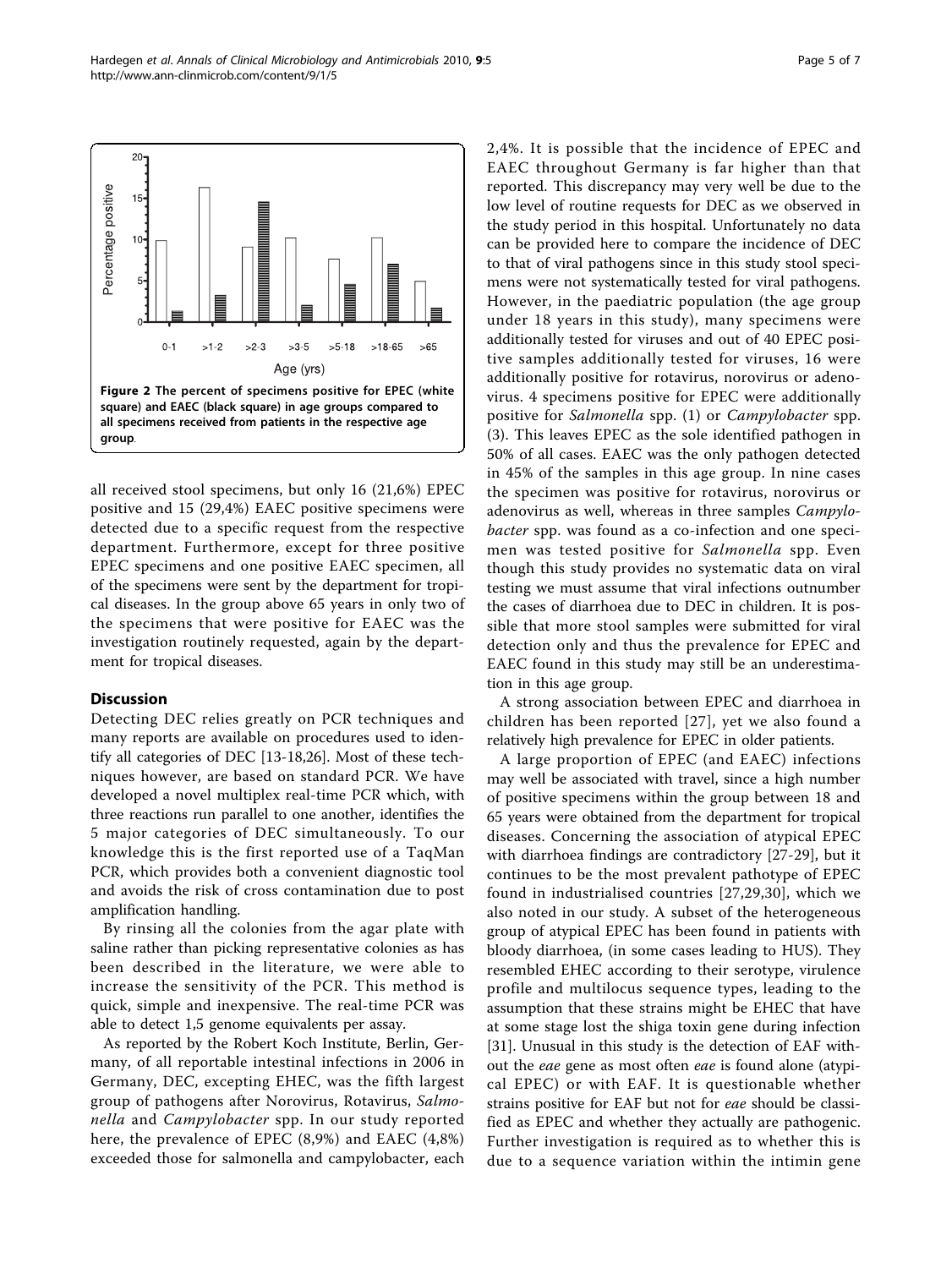<span id="page-5-0"></span>resulting in a failure of amplification or whether perhaps other bacterial strains have acquired the EAF plasmid.

One limitation of this study is the inability of the method to distinguish between those patients with a double infection with two or more DEC and those patients who are infected with a single bacterium carrying more than one virulence gene. Because we use a pool of bacteria from an overnight culture, it is not possible to trace the result back to a single bacterial clone. In this study we found 17 specimens which were positive for both EPEC and EAEC. In no case was the distinction between a single bacterium carrying both factors or a double infection clinically relevant. Nevertheless, it would be interesting to determine the frequency of multiple gene carriage by a single clone and we are currently prospectively attempting to trace back to the gene-carrying clone(s).

#### Conclusions

In our study we find the prevalence for EPEC and EAEC to be unexpectedly high in Düsseldorf, and we conclude that all patients with diarrhoeal disease should be routinely tested for these pathogens, especially children below the age of five, returning travellers and in those specimens in which no other pathogen can be identified. We also demonstrate the use of a novel multiplex PCR for the detection of diarrhoeagenic E. coli from stool specimens.

#### Author details

<sup>1</sup>Institute of Medical Microbiology and Hospital Hygiene, Heinrich-Heine-University, Universitätsstraße 1, 40225 Düsseldorf, Germany. <sup>2</sup>Translational Pharmacology Discovery Medicine, GlaxoSmithKline, Gunnels Wood Road, Stevenage SG1 2NY, UK.

#### Authors' contributions

CH and SM performed all the molecular studies, collected the data and wrote the manuscript, JW and KP designed the study and molecular probes and primers, BH and CM carried out the design and coordination of the study and took part in the writing of the manuscript All authors have read and approved the final manuscript.

#### Competing interests

The authors declare that they have no competing interests.

#### Received: 4 November 2009

## Accepted: 22 January 2010 Published: 22 January 2010

#### References

- Cheng AC, McDonald JR, Thielman NM: [Infectious diarrhea in developed](http://www.ncbi.nlm.nih.gov/pubmed/16145337?dopt=Abstract) [and developing countries.](http://www.ncbi.nlm.nih.gov/pubmed/16145337?dopt=Abstract) J Clin Gastroenterol 2005, 39:757-773.
- 2. Bryce J, Boschi-Pinto C, Shibuya K, Black RE: [WHO estimates of the causes](http://www.ncbi.nlm.nih.gov/pubmed/15794969?dopt=Abstract) [of death in children.](http://www.ncbi.nlm.nih.gov/pubmed/15794969?dopt=Abstract) Lancet 2005, 365:1147-1152.
- 3. Olesen B, Neimann J, Bottiger B, Ethelberg S, Schiellerup P, Jensen C, Helms M, Scheutz F, Olsen KE, Krogfelt K, et al: [Etiology of diarrhea in](http://www.ncbi.nlm.nih.gov/pubmed/16081890?dopt=Abstract) [young children in Denmark: a case-control study.](http://www.ncbi.nlm.nih.gov/pubmed/16081890?dopt=Abstract) J Clin Microbiol 2005, 43:3636-3641.
- 4. Cohen MB, Nataro JP, Bernstein DI, Hawkins J, Roberts N, Staat MA: Prevalence of diarrheagenic Escherichia coli [in acute childhood enteritis:](http://www.ncbi.nlm.nih.gov/pubmed/15644823?dopt=Abstract) [a prospective controlled study.](http://www.ncbi.nlm.nih.gov/pubmed/15644823?dopt=Abstract) J Pediatr 2005, 146:54-61.
- 5. Nataro JP, Mai V, Johnson J, Blackwelder WC, Heimer R, Tirrell S, Edberg SC, Braden CR, Glenn MJ Jr, Hirshon JM: Diarrheagenic [Escherichia coli](http://www.ncbi.nlm.nih.gov/pubmed/16838226?dopt=Abstract) [infection in Baltimore, Maryland, and New Haven, Connecticut.](http://www.ncbi.nlm.nih.gov/pubmed/16838226?dopt=Abstract) Clin Infect Dis 2006, 43:402-407.
- 6. Kaper JB, Nataro JP, Mobley HL: Pathogenic [Escherichia coli](http://www.ncbi.nlm.nih.gov/pubmed/15040260?dopt=Abstract). Nat Rev Microbiol 2004, 2:123-140.
- 7. Nataro JP, Kaper JB: Diarrheagenic [Escherichia coli](http://www.ncbi.nlm.nih.gov/pubmed/9457432?dopt=Abstract). Clin Microbiol Rev 1998, 11:142-201.
- 8. Nataro JP, Kaper JB, Robins Browne R, Prado V, Vial P, Levine MM: [Patterns](http://www.ncbi.nlm.nih.gov/pubmed/3313248?dopt=Abstract) [of adherence of diarrheagenic](http://www.ncbi.nlm.nih.gov/pubmed/3313248?dopt=Abstract) Escherichia coli to HEp-2 cells. Pediatr Infect Dis J 1987, 6:829-831.
- 9. Huang DB, Nataro JP, DuPont HL, Kamat PP, Mhatre AD, Okhuysen PC, Chiang T: Enteroaggregative Escherichia coli [is a cause of acute diarrheal](http://www.ncbi.nlm.nih.gov/pubmed/16886146?dopt=Abstract) [illness: a meta-analysis.](http://www.ncbi.nlm.nih.gov/pubmed/16886146?dopt=Abstract) Clin Infect Dis 2006, 43:556-563.
- 10. Steiner TS, Lima AA, Nataro JP, Guerrant RL: [Enteroaggregative](http://www.ncbi.nlm.nih.gov/pubmed/9419174?dopt=Abstract) Escherichia coli [produce intestinal inflammation and growth impairment and cause](http://www.ncbi.nlm.nih.gov/pubmed/9419174?dopt=Abstract) [interleukin-8 release from intestinal epithelial cells.](http://www.ncbi.nlm.nih.gov/pubmed/9419174?dopt=Abstract) *J Infect Dis* 1998, 177:88-96.
- 11. Bouckenooghe AR, DuPont HL, Jiang ZD, Adachi J, Mathewson JJ, Verenkar MP, Rodrigues S, Steffen R: [Markers of enteric inflammation in](http://www.ncbi.nlm.nih.gov/pubmed/11304060?dopt=Abstract) enteroaggregative Escherichia coli [diarrhea in travelers.](http://www.ncbi.nlm.nih.gov/pubmed/11304060?dopt=Abstract) Am J Trop Med Hyg 2000, 62:711-713.
- 12. Greenberg DE, Jiang ZD, Steffen R, Verenker MP, DuPont HL: [Markers of](http://www.ncbi.nlm.nih.gov/pubmed/11920319?dopt=Abstract) [inflammation in bacterial diarrhea among travelers, with a focus on](http://www.ncbi.nlm.nih.gov/pubmed/11920319?dopt=Abstract) [enteroaggregative](http://www.ncbi.nlm.nih.gov/pubmed/11920319?dopt=Abstract) Escherichia coli pathogenicity. J Infect Dis 2002, 185:944-949.
- 13. Bischoff C, Luthy J, Altwegg M, Baggi F: [Rapid detection of diarrheagenic](http://www.ncbi.nlm.nih.gov/pubmed/15767009?dopt=Abstract) E. coli [by real-time PCR.](http://www.ncbi.nlm.nih.gov/pubmed/15767009?dopt=Abstract) J Microbiol Methods 2005, 61:335-341.
- 14. Aranda KR, Fagundes-Neto U, Scaletsky IC: [Evaluation of multiplex PCRs](http://www.ncbi.nlm.nih.gov/pubmed/15583323?dopt=Abstract) [for diagnosis of infection with diarrheagenic](http://www.ncbi.nlm.nih.gov/pubmed/15583323?dopt=Abstract) Escherichia coli and Shigella [spp.](http://www.ncbi.nlm.nih.gov/pubmed/15583323?dopt=Abstract) J Clin Microbiol 2004, 42:5849-5853.
- 15. Brandal LT, Lindstedt BA, Aas L, Stavnes TL, Lassen J, Kapperud G: [Octaplex](http://www.ncbi.nlm.nih.gov/pubmed/17079041?dopt=Abstract) [PCR and fluorescence-based capillary electrophoresis for identification](http://www.ncbi.nlm.nih.gov/pubmed/17079041?dopt=Abstract) [of human diarrheagenic](http://www.ncbi.nlm.nih.gov/pubmed/17079041?dopt=Abstract) Escherichia coli and Shigella spp. J Microbiol Methods 2007, 68:331-341.
- 16. Kimata K, Shima T, Shimizu M, Tanaka D, Isobe J, Gyobu Y, Watahiki M, Nagai Y: [Rapid categorization of pathogenic](http://www.ncbi.nlm.nih.gov/pubmed/15965295?dopt=Abstract) Escherichia coli by multiplex [PCR.](http://www.ncbi.nlm.nih.gov/pubmed/15965295?dopt=Abstract) Microbiol Immunol 2005, 49:485-492.
- 17. Pass MA, Odedra R, Batt RM: [Multiplex PCRs for identification of](http://www.ncbi.nlm.nih.gov/pubmed/10790141?dopt=Abstract) Escherichia coli [virulence genes.](http://www.ncbi.nlm.nih.gov/pubmed/10790141?dopt=Abstract) J Clin Microbiol 2000, 38:2001-2004.
- 18. Vidal M, Kruger E, Duran C, Lagos R, Levine M, Prado V, Toro C, Vidal R: [Single multiplex PCR assay to identify simultaneously the six categories](http://www.ncbi.nlm.nih.gov/pubmed/16208019?dopt=Abstract) of diarrheagenic Escherichia coli [associated with enteric infections.](http://www.ncbi.nlm.nih.gov/pubmed/16208019?dopt=Abstract) J Clin Microbiol 2005, 43:5362-5365.
- 19. Huppertz HI, Rutkowski S, Aleksic S, Karch H: [Acute and chronic diarrhoea](http://www.ncbi.nlm.nih.gov/pubmed/9186384?dopt=Abstract) [and abdominal colic associated with enteroaggregative](http://www.ncbi.nlm.nih.gov/pubmed/9186384?dopt=Abstract) Escherichia coli [in young children living in western Europe.](http://www.ncbi.nlm.nih.gov/pubmed/9186384?dopt=Abstract) Lancet 1997, 349:1660-1662.
- 20. Kozub-Witkowski E, Krause G, Frankel G, Kramer D, Appel B, Beutin L: [Serotypes and virutypes of enteropathogenic and enterohaemorrhagic](http://www.ncbi.nlm.nih.gov/pubmed/17887989?dopt=Abstract) Escherichia coli [strains from stool samples of children with diarrhoea in](http://www.ncbi.nlm.nih.gov/pubmed/17887989?dopt=Abstract) [Germany.](http://www.ncbi.nlm.nih.gov/pubmed/17887989?dopt=Abstract) J Appl Microbiol 2008, 104:403-410.
- 21. Pabst WL, Altwegg M, Kind C, Mirjanic S, Hardegger D, Nadal D: [Prevalence](http://www.ncbi.nlm.nih.gov/pubmed/12791838?dopt=Abstract) of enteroaggregative Escherichia coli [among children with and without](http://www.ncbi.nlm.nih.gov/pubmed/12791838?dopt=Abstract) [diarrhea in Switzerland.](http://www.ncbi.nlm.nih.gov/pubmed/12791838?dopt=Abstract) J Clin Microbiol 2003, 41:2289-2293.
- 22. Franke J, Franke S, Schmidt H, Schwarzkopf A, Wieler LH, Baljer G, Beutin L, Karch H: [Nucleotide sequence analysis of enteropathogenic](http://www.ncbi.nlm.nih.gov/pubmed/7814482?dopt=Abstract) Escherichia coli [\(EPEC\) adherence factor probe and development of PCR for rapid](http://www.ncbi.nlm.nih.gov/pubmed/7814482?dopt=Abstract) [detection of EPEC harboring virulence plasmids.](http://www.ncbi.nlm.nih.gov/pubmed/7814482?dopt=Abstract) J Clin Microbiol 1994, 32:2460-2463.
- 23. Schmidt H, Knop C, Franke S, Aleksic S, Heesemann J, Karch H: [Development of PCR for screening of enteroaggregative](http://www.ncbi.nlm.nih.gov/pubmed/7751380?dopt=Abstract) Escherichia coli. J Clin Microbiol 1995, 33:701-705.
- 24. Wilde J, Eiden J, Yolken R: [Removal of inhibitory substances from human](http://www.ncbi.nlm.nih.gov/pubmed/1696283?dopt=Abstract) [fecal specimens for detection of group A rotaviruses by reverse](http://www.ncbi.nlm.nih.gov/pubmed/1696283?dopt=Abstract) [transcriptase and polymerase chain reactions.](http://www.ncbi.nlm.nih.gov/pubmed/1696283?dopt=Abstract) J Clin Microbiol 1990, 28:1300-1307.
- 25. Rosenstraus M, Wang Z, Chang SY, DeBonville D, Spadoro JP: [An internal](http://www.ncbi.nlm.nih.gov/pubmed/9431945?dopt=Abstract) [control for routine diagnostic PCR: design, properties, and effect on](http://www.ncbi.nlm.nih.gov/pubmed/9431945?dopt=Abstract) [clinical performance.](http://www.ncbi.nlm.nih.gov/pubmed/9431945?dopt=Abstract) J Clin Microbiol 1998, 36:191-197.